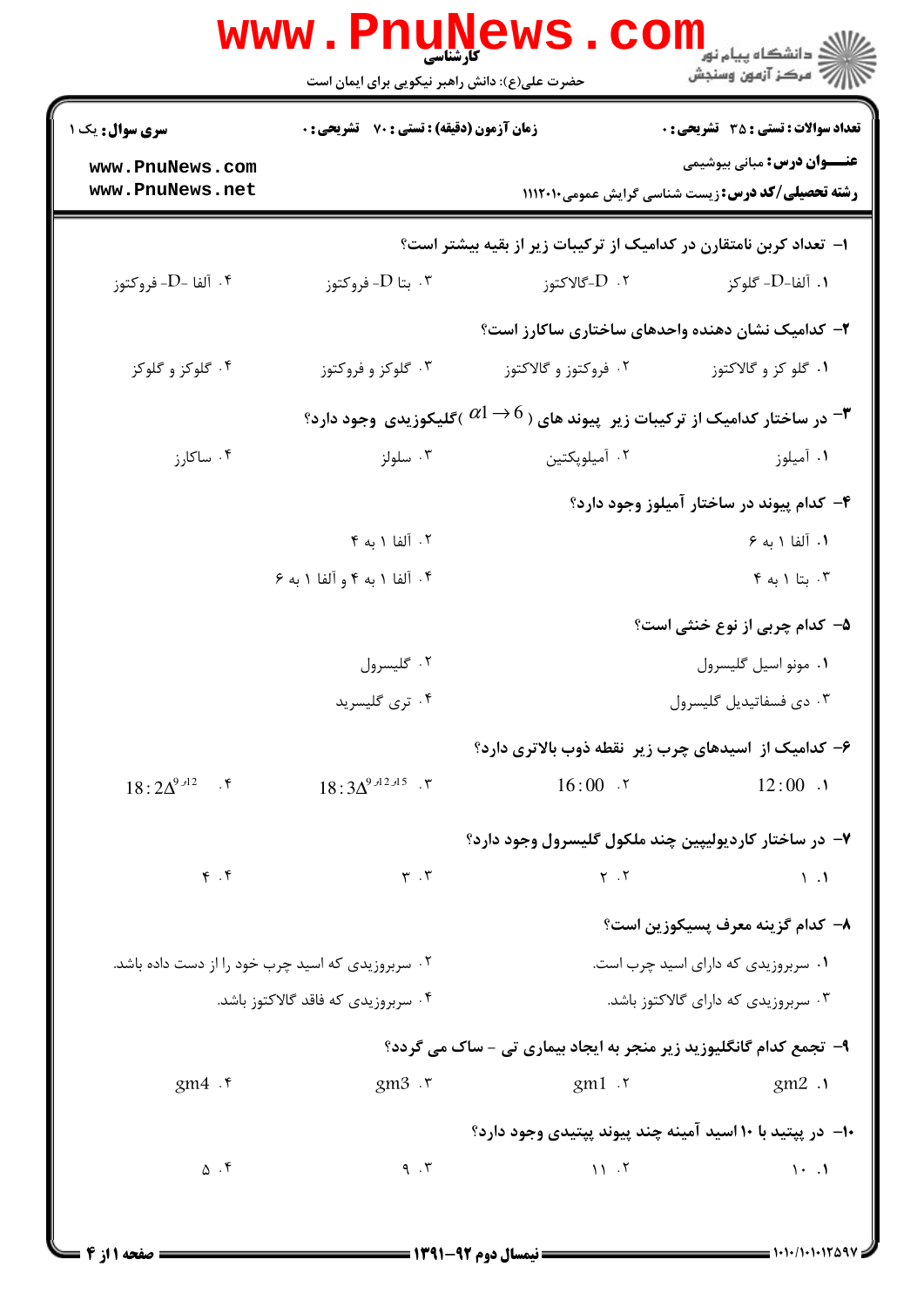| <b>سری سوال :</b> ۱ یک                                                               | <b>زمان آزمون (دقیقه) : تستی : 70 ٪ تشریحی : 0</b>        |                                                                                                         | <b>تعداد سوالات : تستي : 35 - تشريحي : 0</b> |  |
|--------------------------------------------------------------------------------------|-----------------------------------------------------------|---------------------------------------------------------------------------------------------------------|----------------------------------------------|--|
| www.PnuNews.com<br>www.PnuNews.net                                                   |                                                           | <b>رشته تحصیلی/کد درس:</b> زیست شناسی گرایش عمومی1۱۱۲۰۱۰                                                | <b>عنـــوان درس:</b> مبانی بیوشیمی           |  |
|                                                                                      |                                                           | 11- کدامیک از پروتئینهای از نوع رشته ای نمی باشد؟                                                       |                                              |  |
| ۰۴ کراتين                                                                            | ۰۳ الاستين                                                | ۰۲ کلاژن                                                                                                | ۰۱ آلبومين                                   |  |
|                                                                                      |                                                           | <b>۱۲</b> - کدامیک از پروتئینهای زیر نقش ذخیره ای ندارد؟                                                |                                              |  |
| ۰۴ گلیادین                                                                           | ۰۳ هموگلوبين                                              | ۰۲ آلبومین                                                                                              | ۰۱ کازئین                                    |  |
|                                                                                      |                                                           | ا- کدام اسید آمینه با توجه به pK گروه جانبی اش در pH=7 بطور متناوب خاصیت اسیدی و بازی را نشان می دهد؟ * |                                              |  |
| $His .$ ۴                                                                            | Arg ۲                                                     | $A1a$ $\cdot$ $\cdot$                                                                                   | Asp $\Lambda$                                |  |
|                                                                                      |                                                           | ۰۱۴ اسید آمینه اسید آسپارتیک در pH خنثی دارای چه باری است؟                                              |                                              |  |
| $\cdot$ $\cdot$ $\cdot$                                                              | $+ \rightarrow \cdot \cdot \cdot$                         | $-1$ $\cdot$ $\cdot$ $\cdot$                                                                            | $-\tau$ .                                    |  |
|                                                                                      |                                                           |                                                                                                         | ۱۵– کدام ترکیب یک مخلوط راسمیک است؟          |  |
|                                                                                      | مقدار ایزومر $\rm D$ بیش از ایزومر $\rm L$ باشد $\cdot$ ۲ | $\,$ ۰۱ مخلوط مساوی از ایزومر $\,$ D و $\,$ ۰۱ $\,$                                                     |                                              |  |
| ۰۴ هر مخلوطی از ایزومرهای $\mathrm{D}$ و $\mathrm{L}$ را راسمیک گویند. $^\mathrm{e}$ |                                                           | د مقدار ایزومر $\mathrm{D}$ کمتر از ایزومر $\mathrm{L}$ باشد $\cdot$ ۳                                  |                                              |  |
|                                                                                      |                                                           | ۱۶- منشا کدامیک از کربنهای حلقه پورین از CO ۲ است؟                                                      |                                              |  |
| ۰۴ کربن۵                                                                             | $\mathcal{F}$ کرین ۴۰۰ $\mathcal{F}$                      | ۰۲ کربن ۲                                                                                               | 9, 2, 3                                      |  |
|                                                                                      |                                                           | ۱۷- کدام نوکلئوتید باعث تقویت حرکت ماکرومولکولها و جابجایی پپتیدهای رشد نیافته روی ریبوزوم ها نقش دارد؟ |                                              |  |
| ۰۲ گوانوزین - تری فسفات                                                              |                                                           | ۰۱ آدنوزین- تری فسفات                                                                                   |                                              |  |
|                                                                                      | ۰۴ گوانوزين مونو فسفات                                    |                                                                                                         | ۰۳ آدنوزین مونو فسفات                        |  |
|                                                                                      |                                                           | 18- كدام نوكلئوزيد در ساختمان RNA وجود ندارد؟                                                           |                                              |  |
| $GMP$ .                                                                              | TMP .٣                                                    | CMP.7                                                                                                   | UMP.1                                        |  |
|                                                                                      |                                                           |                                                                                                         | <b>۱۹- منظور از یلی زوم کدام گزینه است</b> ؟ |  |
| ۰۲ قرار گیری ریبوزومها رویmRNA                                                       |                                                           | ۰۱ قرار گیری ریبوزومها روی tRNA                                                                         |                                              |  |
| ۰۴ قرارگیری ریبوزومها روی آنتی کدون                                                  |                                                           | $rRNA$ قرار گیری ریبوزومها روی $\cdot$ "                                                                |                                              |  |
|                                                                                      |                                                           | ۲۰– مهمترین اسیدآمینه موجود در جایگاه فعال آنزیم ریبونوکلئاز کدامیک می باشد؟                            |                                              |  |
| $gly$ $\cdot$ $\cdot$                                                                | Asp $\cdot$ $\cdot$                                       | $Arg \cdot 7$                                                                                           | His .1                                       |  |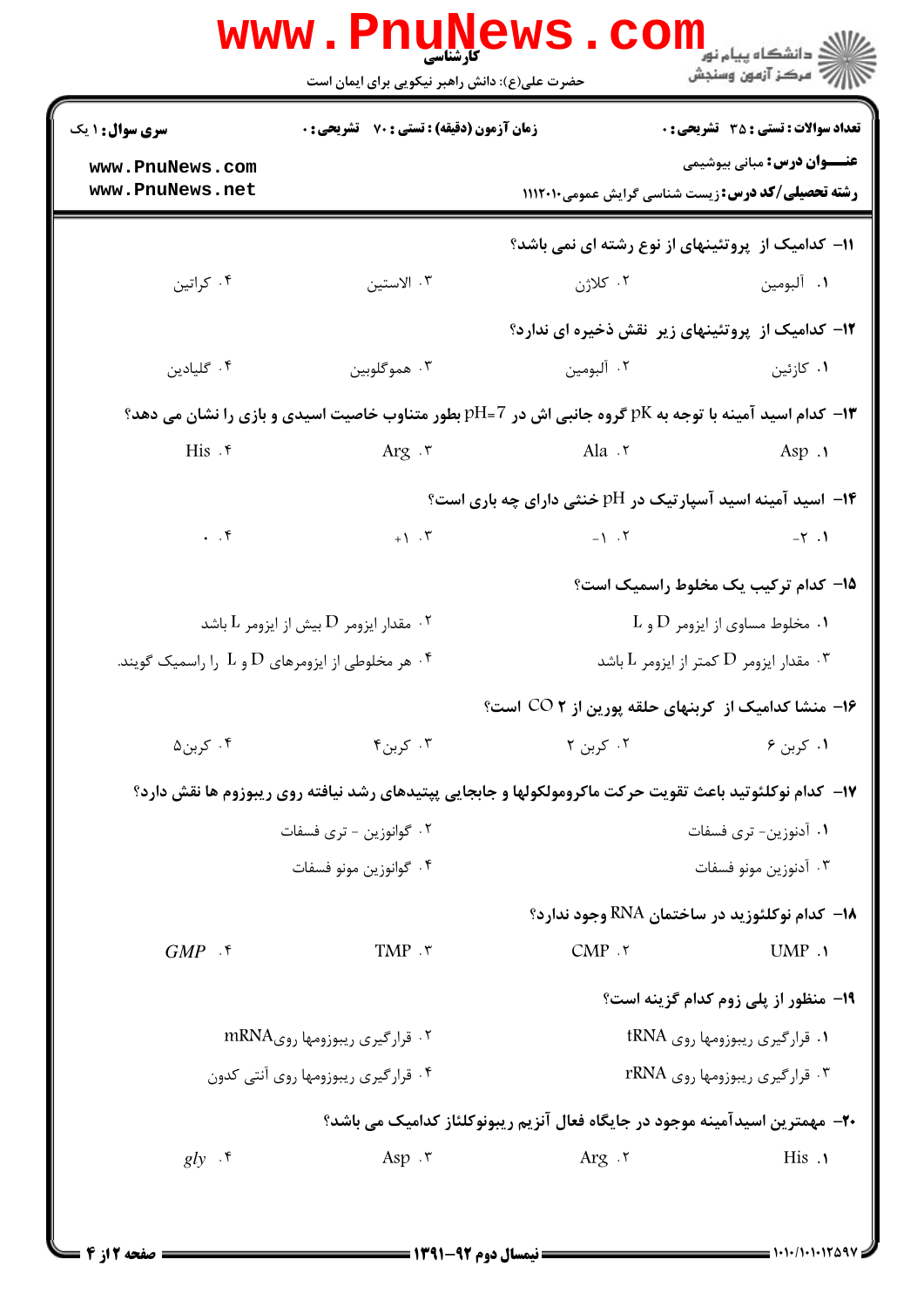|                                    | <b>WWW . PNUN</b><br>کارشناسی<br>حضرت علی(ع): دانش راهبر نیکویی برای ایمان است                    | WS .<br><b>. COIII</b>                                                       | ے دانشگاہ پیام نور<br>ر آمرڪز آزمون وسنڊش                                                      |  |  |
|------------------------------------|---------------------------------------------------------------------------------------------------|------------------------------------------------------------------------------|------------------------------------------------------------------------------------------------|--|--|
| <b>سری سوال :</b> ۱ یک             | <b>زمان آزمون (دقیقه) : تستی : 70 ٪ تشریحی : 0</b>                                                |                                                                              | <b>تعداد سوالات : تستي : 35 - تشريحي : 0</b>                                                   |  |  |
| www.PnuNews.com<br>www.PnuNews.net |                                                                                                   |                                                                              | <b>عنـــوان درس:</b> مبانی بیوشیمی<br><b>رشته تحصیلی/کد درس:</b> زیست شناسی گرایش عمومی1۱۱۲۰۱۰ |  |  |
|                                    |                                                                                                   |                                                                              | 21− اگر Km یک آنزیم نصف غلظت سوبسترا باشد در اینصورت کدام گزینه صحیح است؟                      |  |  |
| $V = 1/3$ Vmax $\cdot$ $\cdot$     | $V = 2/3$ Vmax $\cdot$ $\cdot$                                                                    | $V = 1/2$ Vmax .                                                             | $V = Vmax$ .                                                                                   |  |  |
|                                    |                                                                                                   |                                                                              | <b>۲۲</b> - شیب منحنی لینویوربرک کدام است؟                                                     |  |  |
| V max $.5$                         | $Km$ . $\mathbf{r}$                                                                               | $Km/V$ max $\cdot$ $\cdot$                                                   | $V$ max/ $Km \sim$                                                                             |  |  |
|                                    |                                                                                                   |                                                                              | ۲۳– کدام ترکیب بازدارنده رقابتی آنزیم سوکسینیک دهیدروژناز است؟                                 |  |  |
| ۰۴ مالونیک اسید                    | $\cdot$ ۳ سیانید                                                                                  | ۰۲ فوماریک اسید                                                              | ۰۱ سوکسینیک اسید                                                                               |  |  |
|                                    | ۲۴−   کدام نوع از مهارکننده ها از رابطه میکائیلیس منتن تبعیت نمی کند؟                             |                                                                              |                                                                                                |  |  |
|                                    | ۰۲ بازدارنده غیر رقابتی                                                                           |                                                                              | ۰۱ بازدارنده رقابتی                                                                            |  |  |
|                                    | ۰۴ بازدارنده های بر گشت پذیر                                                                      |                                                                              | ۰۳ بازدارنده برگشت ناپذیر                                                                      |  |  |
|                                    |                                                                                                   |                                                                              | ۲۵- کدام آنزیم در مسیر چرخه کربس وجود ندارد؟                                                   |  |  |
|                                    | ۰۲ سوکسینات دهیدروژناز                                                                            |                                                                              | ۰۱ ایزو سیترات دهیدروژناز                                                                      |  |  |
|                                    | ۰۴ هگزوکیناز                                                                                      |                                                                              | ۰۳ مالات دهیدروژناز                                                                            |  |  |
|                                    |                                                                                                   |                                                                              | ۲۶- کدام جمله در مورد آنزیمهای آلوستریک صحیح نمی باشد؟                                         |  |  |
|                                    |                                                                                                   |                                                                              | ۰۱ آنزیمهای آلوستریک به غلظت کم سوبسترا بی اثر هستند.                                          |  |  |
|                                    |                                                                                                   | ۲ . آنزیمهای آلوستریک با افزایش میزان سوبسترا به شکل فعال خود تبدیل می شوند. |                                                                                                |  |  |
|                                    | ۳. منحنی آنزیمهای آلوستریک در حضور محرک مثبت به سمت راست جابجا شده و از حالت هذلولی خارج می شوند. |                                                                              |                                                                                                |  |  |
|                                    |                                                                                                   | ۰۴ محرک منفی و سوبسترا اثر مخالف روی آنزیمهای آلوستریک دارند.                |                                                                                                |  |  |
|                                    |                                                                                                   |                                                                              | ۲۷- کدام جمله در مورد ایزوزیمها صحیح نمی باشد؟                                                 |  |  |
|                                    |                                                                                                   |                                                                              | ٠١ ايزوزيمها داراي ساختار مولكولي متفاوتي هستند.                                               |  |  |
|                                    |                                                                                                   |                                                                              | ۰۲ غلظت ایزوزیمها در بافتهای مختلف یکسان نمی باشد.                                             |  |  |
|                                    |                                                                                                   | ۰۳ شکلهای مختلف آنزیمی هستند که pH ایزوالکتریک متفاوتی دارند.                |                                                                                                |  |  |
|                                    |                                                                                                   |                                                                              | ۰۴ مقاومت در برابر حرارت برای ایزوزیمها متفاوت نمی باشد                                        |  |  |
|                                    |                                                                                                   |                                                                              | ۲۸- کدام گزینه نشاندهنده تعداد واحدهای آنزیم در میلی گرم پروتئین است؟                          |  |  |
| ۰۴ کاتال                           | ۰۳ فعالیت ملکولی آنزیم                                                                            | ۰۲ فعالیت ویژه                                                               | ٠١. واحد فعاليت آنزيم                                                                          |  |  |
|                                    |                                                                                                   |                                                                              |                                                                                                |  |  |